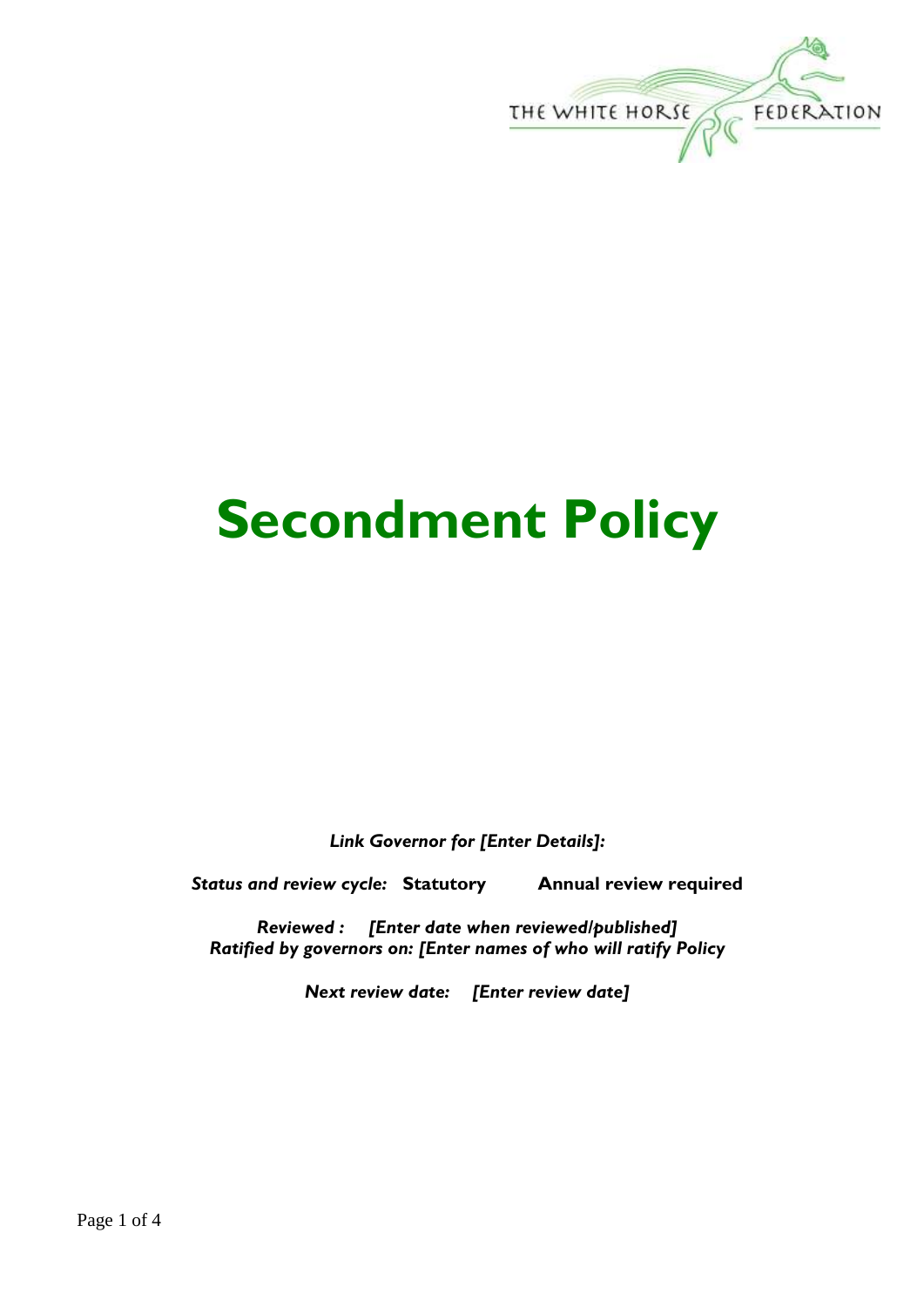

# **Principles**

- 1.0 The White Horse Federation supports the use of secondments and Line Managers are encouraged to take a positive approach to considering requests for secondments from individuals.
- 1.1 The White Horse Federation supports the use of secondments where it:
	- Supports development for the individual
	- Supports career paths
	- Adds to the skills base of the Federation, Schools or Service
	- Builds strong links with external organisations
- 1.2 Secondments can be used to meet some or all of the following objectives:
	- Managerial expertise can be developed
	- Goals as details in the PDP or PDR can be achieved
	- The exchange of information and ideas across partner organisations
	- A particular skill is matched to a business need
	- Essential resources are provided to a particular business area at a particular time for a specified period
	- It is more cost effective than other short term resourcing options. Secondments should not normally be used to provide cover for permanent vacancies
	- Benefit to networking and partnership working

## **Definitions**

- 1.3 A secondments can be described as:
	- The temporary loan of an employee from one part of an organisation, to another, for a specific purpose and for a specific period of time. Secondments are a business critical contractual arrangement with the aim of bringing benefits to the Federation.
	- Under a secondment, the individual is doing work for the host school / department, under their instruction and for their purposes.
- 1.4 The White Horse Federation operates the following Internal Secondment Arrangement:
	- A White Horse Federation Employee is temporarily working for another School, Service or in another role with the Federation or Service for a short-term, defined period of time with a view to returning to their substantive post at the end of the period. The terms and conditions may temporarily change for the duration of the secondment and the individual would automatically revert back to their substantive terms and conditions at the end of the secondment.

## **Duration of Internal secondment**

- 1.5 As secondments are considered to be a temporary arrangement, restrictions are placed on their duration. In line with this, the following guidelines apply:
	- Secondments will be for a fixed period of time which is agreed in advance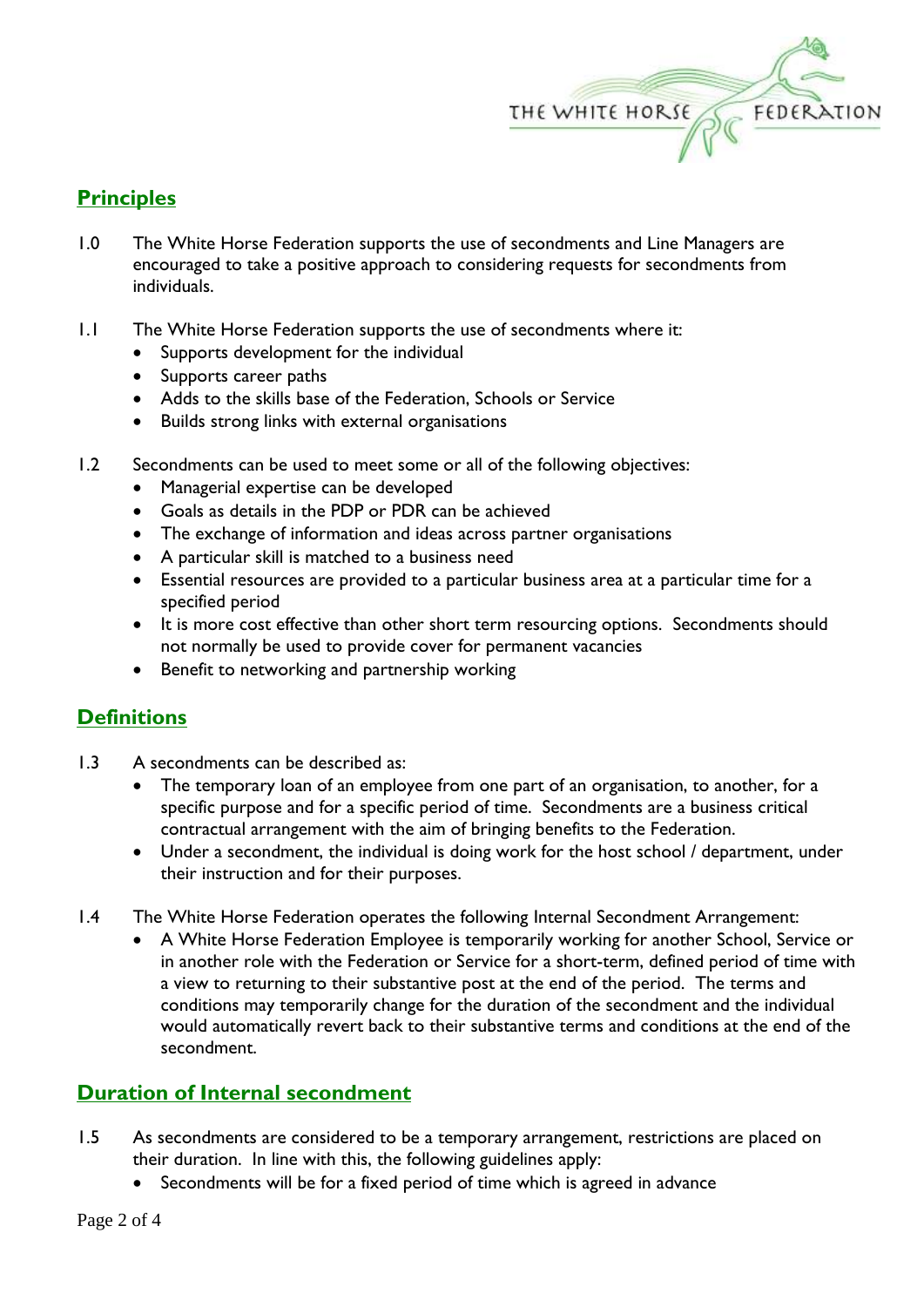

- Secondments may be full or part time
- Secondments should normally be for a period of 2 years or less
- A clear rationale for any extension must be provided at least 3 months prior to the end of the initial period of the secondment
- Any extension must be agreed between the Secondee's host and substantive line manager, Human Resources and secondee
- If a secondment is likely to continue beyond the initially agreed period, the post should be advertised in the normal way. The secondee has no automatic right to be appointed in the post but may apply in the normal manner if they wish to do so

Although continuous service of the secondee is not affected as he/she remains employed by the Federation, if the substantive post is back-filled, consideration needs to be given as to the continuous service that individual will accrue.

## **Appointing Secondees**

- The Recruiting Manager should complete [**what form/method of notification is to be used??]** outlining the details of the secondment (start date, duration, change of Job Title, Agreed Salary etc)
- A change of contract letter will be provided to the individual. This makes the secondment contractually binding. One fully signed copy should be returned to HR and retained on file.
- Payroll changes are triggered by this letter

## **Notice Period**

A minimum notice period required for all secondees to return to their substantive post is 4 weeks on either side or as otherwise agreed by all parties/giving notice appropriate to the grade of the role.

## **End of Secondment**

- The secondment will end on the date stated in the change of contract letter or secondment agreement and the employee will return to their substantive role, or
- At least 3 months prior to the end of the initial secondment, the host or substantive line manager may request and extension. Agreement will be through discussion with the relevant HR Manager, or
- At least 3 months prior to the end date of the extension to the initial secondment, the line manager will request that the post be made permanent through discussion with their HR Manager

## **Responsibilities**

#### **Secondee**